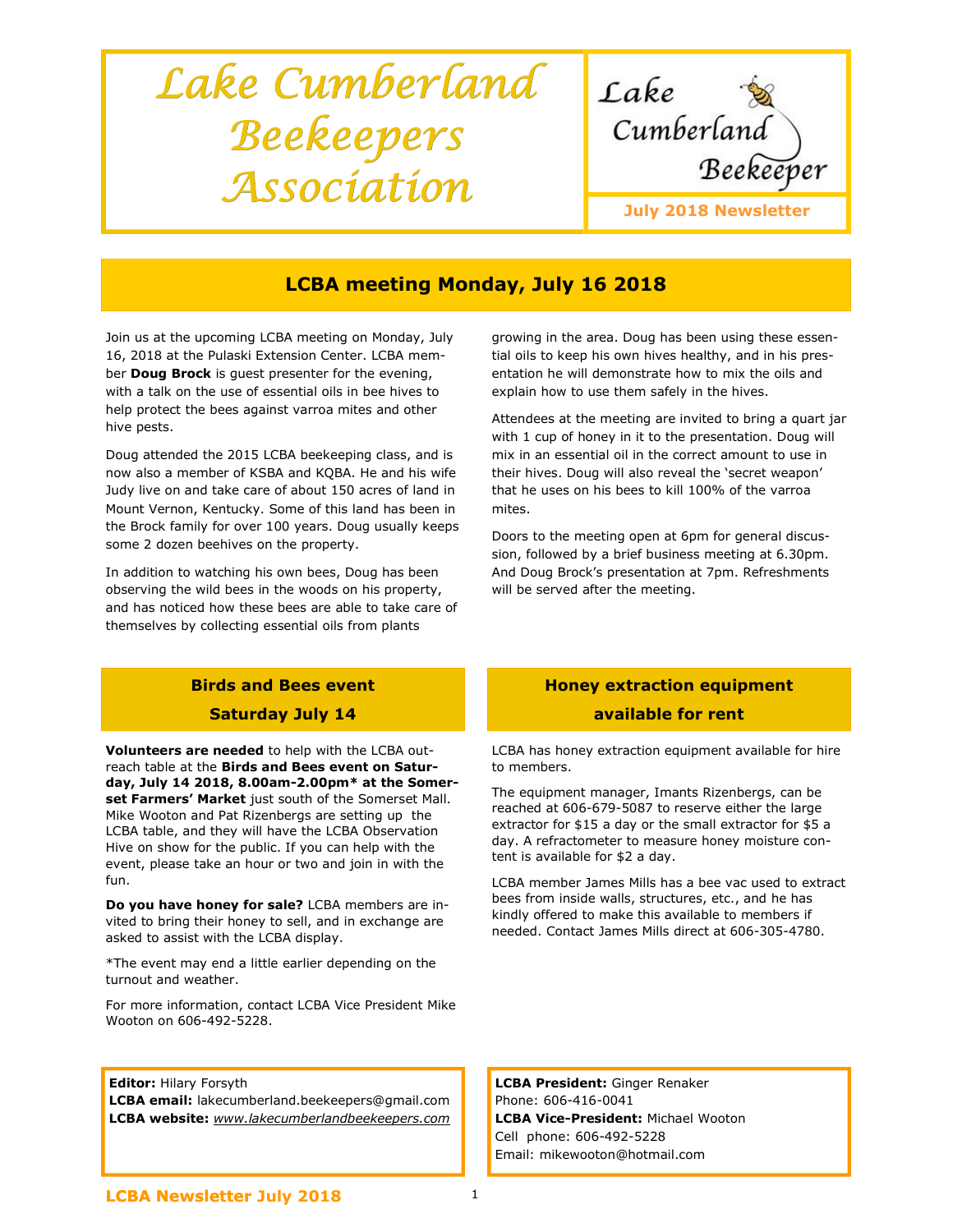### Hot Time in the Bee Yard—July 2018

Whew, it sure has been hot. Remember to hydrate as much as you can in this July weather. Take plenty of water with you when working with bees. I don't stay very long when checking hives.

I have started collecting honey from both yards. The hives that have three supers have provided nine frames of good capped honey from each. The honey from one yard is just a little darker than the other but both yards are producing excellent tasting honey. Already have previous customers asking for honey. Pricing honey is up to each of us but be sure you do not price your supplies too cheap. I see pricing all over the board. My customers will pay a premium for honey because they know the origin.

July nectar flow is minimal, so I plan to feed and do brood breaks and requeen slow producing hives. It is also a good time to upgrade frames with new foundation. I am going to check and treat for mites, as needed. I have started two Nucs and collected two swarms and they seem to be doing good. One was slow producing a queen but I saw her the last time I looked: no brood yet, but she looks good.

I want to thank everyone who helps keep things going

at our club meetings. We have a good time meeting and discussing all things bees (and other things too). I haven't heard the results of the operation planned for our treasurer but, be sure we are praying for good results.

We are looking forward to our July meeting when Mr. Brock discusses essential oils. I am sure it will be entertaining. We invite all to our meetings. You will be welcome and will learn about bees and the need for keeping them healthy and active. We love our bees and need them!

Mike Wooton Vice President Lake Cumberland Beekeepers Association Mikewooton@hotmail.com 606-492-5228

Check out the LAKE CUMBERLAND BEEKEEPERS web site for information on our club and for additional information about bees. BEE KIND TO OUR BEES!!!!

#### Honey extracting demonstration

At the LCBA meeting on June 18, 2018, a program on honey extraction was presented by Mike Wooten, LCBA vice president.

Mike talked about using a fume board sprayed with Fisher's Bee Quick to drive the bees from the honey supers within a few minutes. He removes frames of capped honey, brushes off any stray bees, and places the frames in a cooler keeping the lid closed. The actual extraction should take place within several days as eggs from small hive beetles may be on the frames and hatching larva will contaminate the honey. The extraction area should be clean!

Before extracting at the meeting the honey was checked for moisture content using the club's refractometer. A small drop of honey was dropped on the glass and the level was determined to be high (above 18.2%) The honey extracted at the meeting had been placed in a freezer and was expected to contain a higher level of moisture. When this happens putting frames of honey in a room with a fan or dehumidifier will help lower the moisture level to the acceptable level of 18.2% or less. Honey bottled with too much moisture will ferment in time.

Mike showed several ways to decap honey frames before extracting. His favorite tool is a scratcher which he uses to lift the wax cappings off the honey putting the cappings in a container with a straining bag to be strained later.

Mike was using his 2 frame extractor without a motor. The frames were turned so that both sides of the frame would be extracted. Before the honey level in the extractor reached the frames, the extractor gate was opened allowing the honey to flow into a stainless steel double strainer sitting in a plastic 5 gallon gated bucket that was lined with a nylon straining bag. After all the honey has strained through, the double strainers are removed and the honey is strained a third time by lifting the nylon bag slowly out of the bucket. This will take some time and a chair is helpful for comfort. Put a lid to cover the bucket of honey until bottling 24 hours later. This allows the air bubbles to settle. A thin film of wax particles may need to be skimmed off before opening the gate and bottling.

- Pat Rizenbergs